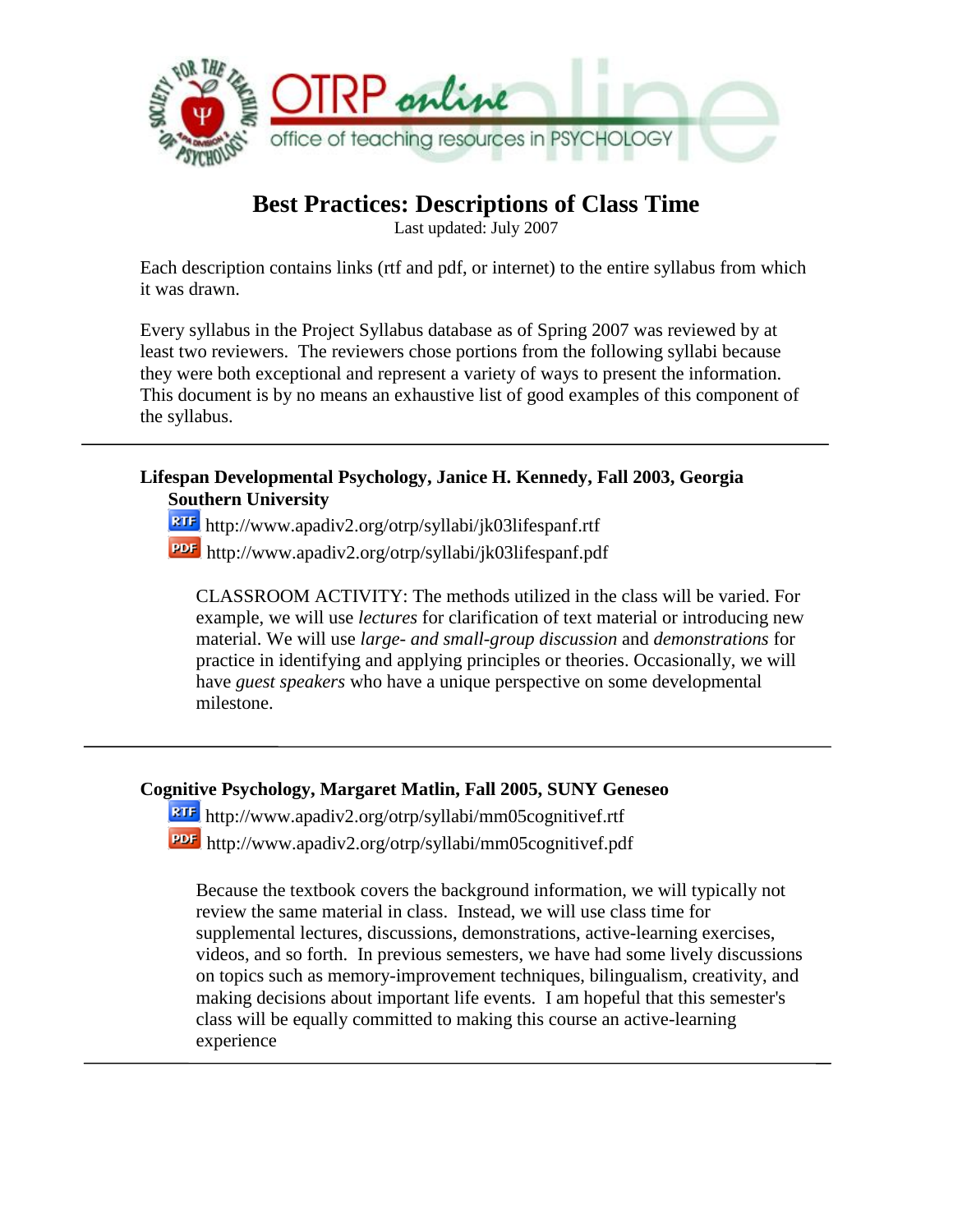### **Art, Psychology, and Visual Perception, J. Craig Clarke & Kent N. Kimmel, Spring 2002, Salisbury University**

http://www.apadiv2.org/otrp/syllabi/jc02specialf.rtf

http://www.apadiv2.org/otrp/syllabi/jc02specialf.pdf

### METHODS OF INSTRUCTION

Instruction will be provided through a variety of methodologies, including lectures, demonstrations, experiments, discussions, readings and practical classroom problems, as well as a bi-weekly journal, a mid-semester written exam, and a course project. (See METHODS OF EVALUATION.)

**Lectures**. Formal lectures expand upon and emphasize readings and practical

classroom problems, and establish the direction for the classroom activities.

**Demonstrations**. Demonstrations are given to emphasize the principles of art and psychology, and will focus on the use of concepts, theories, methodologies and techniques.

**Experiments**. Experiments are conducted to illustrate empirical approaches to understanding and responding to art.

**Discussions**. Informal discussions are used to emphasize specific topics from lectures, the practical exercises and the demonstrations.

**Library Holdings**. Required and suggested readings encompass information relevant to specific class topics, and help to establish a critical awareness of art and psychological principles. Readings are available prior to lectures.

# **Colloquium in Teaching Psychology, Erin E. Hardin, Summer 2004, Texas Tech University**

http://www.apadiv2.org/otrp/syllabi/eh04practicumf.rtf

http://www.apadiv2.org/otrp/syllabi/eh04practicumf.pdf

#### Course Format

As some of you already know, teaching is an exciting and challenging endeavor that can be immensely rewarding. It is hoped that through this seminar, you will (re-)discover your own passion for and style of teaching. To facilitate this, you are expected to be an active participant in the seminar. Many of you already have significant teaching experience to share with your colleagues, and all of you have decades of experience with a variety of teachers from which to draw. Therefore, class sessions will generally consist of discussions and activities, often led by you or your colleagues. Your instructor has designed the course, chosen the weekly topics and readings, and thought carefully about the types of assignments and format that would be best suited to the course goals. However, the primary responsibility for class discussions (and ultimately the "feel" of the course) rests with the students. The quality of the course will depend very much on the preparation and effort expended by all members of the seminar. Thus, you are expected to have completed all assigned readings prior to the class for which assigned and to come to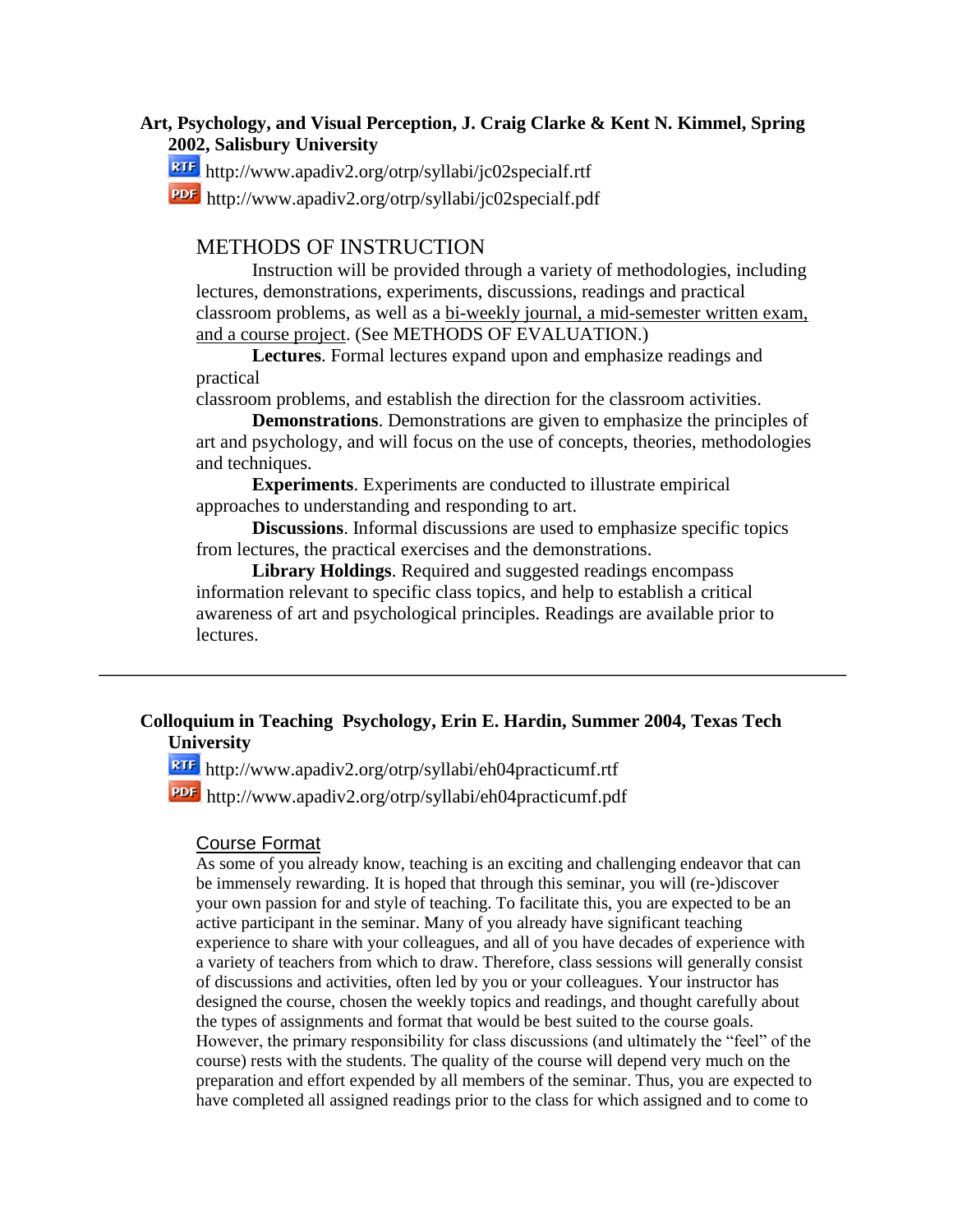class ready to participate fully. In addition to these discussions, we will occasionally have guest lectures, specialized training in the use of teaching-related technology, and brief mini-lecture presentations by students who are not enrolled in the 3-credit version of the course. In addition to the assigned readings, additional resources will be available through the course WebCT site: [http://www.webct.ttu.edu.](http://www.webct.ttu.edu/) Important announcements, supplemental resources, and assignments will be available through WebCT. **Thus, all students are expected to have an active E-Raider account and to access WebCT at least once before each class session.** 

# **Issues in Psychology, Ruth Ault, Spring 2006, Davidson College**

http://www.apadiv2.org/otrp/syllabi/ra06issuesf.rtf http://www.apadiv2.org/otrp/syllabi/ra06issuesf.pdf

#### Format:

 Readings will be assigned on two major topics: theoretical perspectives and ethics, and several, smaller "hot" topics such as memory in forensic contexts, nature-nurture, psychology in the media, sex and race as IVs. Prior to class, you are expected to read the assignments AND ANY OTHER pertinent material you find necessary to enhance your understanding of the topics. You will TYPE ¾-1 page (single-space) responses to discussion questions that should help you to think critically about the readings and to begin to integrate across readings. Written responses to the discussion questions are to be written alone and PLEDGED, but you are encouraged to have rousing conversations with your classmates prior to writing your responses. Spell-checker and grammar-checker are not only permitted, they are encouraged. These responses need to be literate and thoughtful. You will "pass" if I think you've made a good-faith effort to answer the question; you will not get credit if I think you've dashed off an answer in two minutes.

Two students will be designated discussion leaders for each day. All students, including that day's leaders, are to TYPE two copies of their responses: one for me and one for the discussion leaders. These will be turned into the "basket" on the second floor of Watson [across from Dr Palmer's office] by noon of the day before class: Monday or Wed. noon. This serves two purposes: it ensures that you have thought about the material and it helps the discussion leaders prepare for their jobs as leader. Leaders will be able to organize class time more effectively if they know how people reacted to the questions. I will return the copy you gave me so you have something to refer to during class. Late papers will NOT be given credit; they will be considered "missed."

#### Role of discussion leaders:

 Prior to the class meeting, you and your co-leader will collect one copy of the students' response papers. From these, you will organize the day's discussion, deciding what to talk about and in what order. This might be based on what material caused the most diversity of opinion or difficulty, which seem more